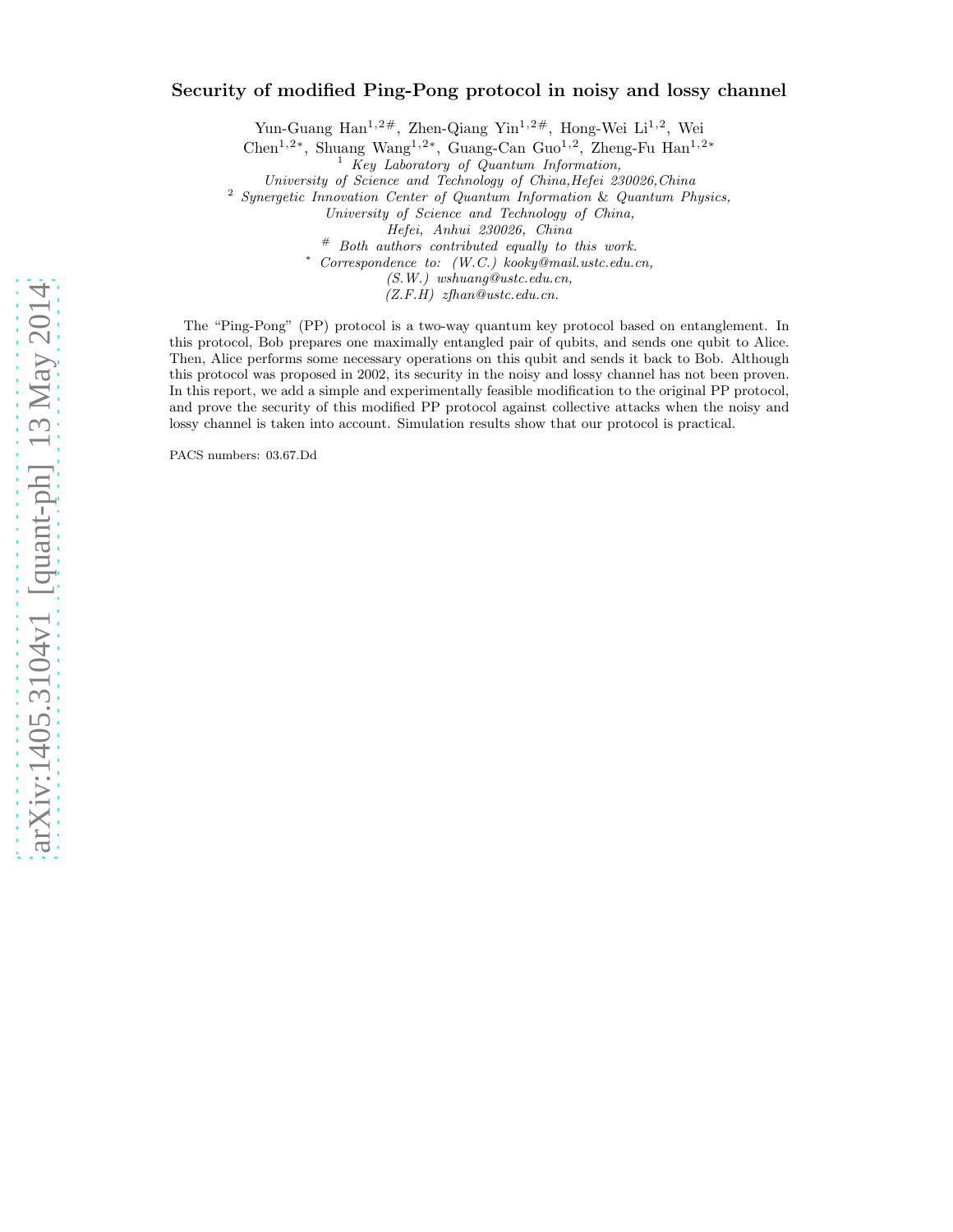# INTRODUCTION

Quantum key distribution (QKD) [\[1,](#page-4-0) [2](#page-4-1)] allows two remote parties (Alice and Bob) to establish unconditional securekey bits. Research of QKD mainly concerns one-way protocols. BB84 [\[1\]](#page-4-0) protocol is the most commonly used one-way QKD protocol. One-way QKD protocols need the information carriers to be transferred from Alice to Bob via the quantum channel to generate the secure-key bits. For example, in BB84, Alice randomly prepares her qubits into one of the quantum states  $|0\rangle, |1\rangle, |+\rangle = (|0\rangle + |1\rangle)/\sqrt{2}$ , and  $|-\rangle = (|0\rangle - |1\rangle)/\sqrt{2}$ , and sends them to Bob via an untrusted quantum channel. Then Bob performs some measurements on the incoming qubits and key bits are generated.

In the past decade, some two-way QKD protocols have been proposed [\[3](#page-4-2)[–7\]](#page-5-0) and experimentally realized[\[8–](#page-5-1)12]. In these protocols, Bob prepares some quantum states and sends them to Alice, Alice performs encoding operations on the received states and sends them back in the same quantum channel, then Bob makes some measurements and gets the key bits. Typical examples of these protocols are "Ping-Pong" (PP) [\[3\]](#page-4-2) protocol, LM05 [\[6\]](#page-5-2) protocol and N09 [\[7](#page-5-0)] protocol. The first one uses entanglement while the last two protocols not. These protocols are all deterministic, which means Bob can obtain Alice's key bits directly, without a basis reconciliation step.

The major difficulty of the security proof for the two-way QKD protocols is that the eavesdropper, Eve, may attack the travel qubit on both the forward (Bob-Alice) channel and the backward (Alice-Bob) channel. This makes the security analysis quite complicated. Fortunately, for the LM05 protocol, its security has been proven in different ways [\[13](#page-5-3)[–15\]](#page-5-4) recently, and N09 protocol is also proven to be secure in Refs. [16, 17]. A super dense coding (SDC) protocol similar to PP protocol is also proved secure [\[15\]](#page-5-4). However, these proofs are all based on the assumption that there are no losses in the channel and detectors. In fact, the security of PP protocol has been challenged by channel loss [\[18](#page-5-5)[–21\]](#page-5-6). Hence, the security of PP protocol when loss is considered remains an open question until now.

In this paper, we propose a modified Ping-Pong protocol and prove its security against collective attacks in noisy and lossy channel. To the best of our knowledge, this is the first security proof of PP protocol considering the loss in channel.

### ORIGINAL PING-PONG PROTOCOL

It's beneficial to give a brief description of the PP protocol. Consider that Bob prepares two-qubits maximally entangled state  $|\Phi^+\rangle = (1/\sqrt{2})(|00\rangle + |11\rangle)$ , where  $|0\rangle$  and  $|1\rangle$  are the eigenstates of Pauli matrix  $\sigma_z$ . He sends one of the qubits (travel qubit) to Alice via an untrusted channel and retains the other (home qubit) in her quantum memory. Then, Alice randomly chooses message mode or control mode to proceed. In message mode, Alice performs an unitary operation I to the incoming qubit to encode classical bit 0, or  $\sigma_z$  to encode bit 1. After her encoding operation, Alice sends this qubit back to Bob. When Bob receives the travel qubit, he performs a Bell measurement on both qubits to decode Alice's bit. In control mode, Alice measures the travel qubit in the basis  $B_z = \{ |0\rangle, |1\rangle \}$  and announces her measurement outcome through an authenticated channel. On receiving Alice's measurement result, Bob also measures his home qubit with  $B<sub>z</sub>$  and compare his own measurement result with Alice's. If Alice's and Bob's measurement results coincide, the PP protocol continues; otherwise, they may terminate the protocol. Hence the control mode is used to guarantee the security, while the message mode is for key distribution.

In next section, the modified PP protocol will be given.

# MODIFIED PING-PONG PROTOCOL

In the modified PP protocol, we also use the maximal EPR pair  $|\Phi^+\rangle = (1/\sqrt{2})(|00\rangle + |11\rangle)$ . This protocol process contains four steps:

- 1. Bob prepares N pairs of entangled states  $|\Phi^+\rangle = (1/\sqrt{2})(|00\rangle + |11\rangle)$ . He sends half of states (travel qubits) to Alice through a noisy and lossy quantum channel(forward channel), and keeps the other half (home qubits) in his quantum memory.
- 2. Alice randomly switches to message mode or control mode with probability c and  $1 c$  respectively. In message mode, Alice performs one of the four unitary operations  $I_0, I_1, Y_0$  and  $Y_1$  to the incoming states, i.e.,

$$
I_0\{|v\rangle,|0\rangle,|1\rangle\} = \{|v\rangle,|0\rangle,|1\rangle\}, I_1\{|v\rangle,|0\rangle,|1\rangle\} = \{|v\rangle,-|0\rangle,-|1\rangle\},
$$

 $Y_0\{|v\rangle,|0\rangle,|1\rangle\} = \{|v\rangle,|0\rangle,-|1\rangle\}, Y_1\{|v\rangle,|0\rangle,|1\rangle\} = \{|v\rangle,-|0\rangle,|1\rangle\}.$ 

where  $|v\rangle$  means the vacuum state. Due to the existence of vacuum state,  $I_0$  and  $I_1$  are no longer identical. So is  $Y_0$  and  $Y_1$ . The probabilities of each operation are all 1/4. For operations  $I_0$  and  $I_1$ , Alice records her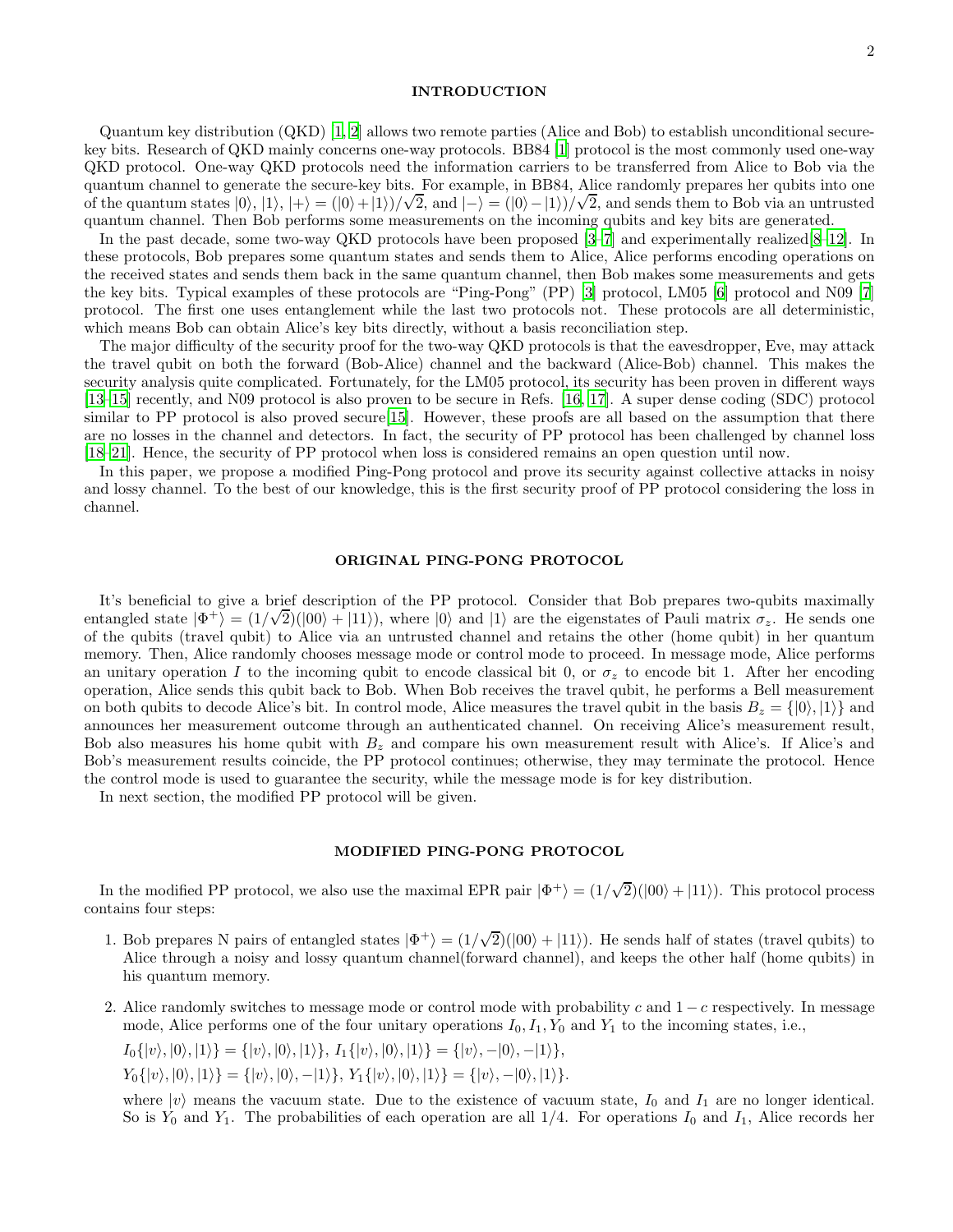classical information as bit 0. For  $Y_0$  and  $Y_1$ , Alice records bit 1. Then Alice sends the encoded states back to Bob through the backward channel. In control mode, Alice measures the incoming signals with projectors  $\{|v\rangle\langle v|, |0\rangle\langle 0|, |1\rangle\langle 1|\}.$  Then Alice records her measurement results.

- 3. Bob also randomly switches to message mode or control mode with probability c and  $1-c$  respectively. In message mode, Bob performs a Bell-states measurement on his home qubit and his received travel qubit to decode Alice's information (i.e., when Alice encodes bit 0, Bob may obtain the Bell state  $|\Phi^+\rangle = (1/\sqrt{2})(|00\rangle + |11\rangle)$ ; when Alice encodes bit 1, Bob may obtain  $|\Phi^-\rangle = (1/\sqrt{2})(|00\rangle - |11\rangle)$ . In control mode, Bob measures his reserved qubits with projectors  $\{|v\rangle\langle v|, |0\rangle\langle 0|, |1\rangle\langle 1|\}$  and records the measurement results.
- 4. Alice and Bob publicly announces which trials are in message mode, which are in control mode and their measurements results in control mode. Then Alice and Bob can share the probabilities  $p_{00}$ ,  $p_{01}$ ,  $p_{0v}$ ,  $p_{10}$ ,  $p_{11}$ , and  $p_{1v}$  (i.e.  $p_{0v}$  is the probability Alice receives a vacuum state when the travel qubit is  $|0\rangle$ , and other probabilities have the similar meanings). These probabilities will be used to bound the eavesdropper Eve's information on key bits. By sacrificing certain bits for error testing, Alice and Bob can also estimate the error rate e for their key bits. Alice and Bob then do classical postprocessing error correction (EC) and privacy amplification (PA) to generate secure-key bits.

The protocol flow is illustrated in Fig. 1.

# SECURITY PROOF OF MODIFIED PING-PONG PROTOCOL

### Eve's Attack in the Bob-Alice channel

Eve's most general collective attack in the Bob-Alice channel can be written in the form

$$
U_{AE}|0\rangle_{A}|E\rangle = \sqrt{p_{0v}}|v\rangle_{A}|E_{0v}\rangle + \sqrt{p_{00}}|0\rangle_{A}|E_{00}\rangle + \sqrt{p_{01}}|1\rangle_{A}|E_{01}\rangle
$$
  
\n
$$
U_{AE}|1\rangle_{A}|E\rangle = \sqrt{p_{1v}}|v\rangle_{A}|E_{1v}\rangle + \sqrt{p_{10}}|0\rangle_{A}|E_{10}\rangle + \sqrt{p_{11}}|1\rangle_{A}|E_{11}\rangle
$$
\n(1)

where  $p_{0v}$  is the probability Alice receives a vacuum state when the travel qubit is  $|0\rangle$ , so is  $p_{00}, p_{01}, p_{1v}, p_{10}$  and  $p_{11}$ . Normalized vectors  $|E_{iv}\rangle$  and  $|E_{ij}\rangle$  are possible quantum states of Eve's ancilla.

So the joint density matrix of the travel qubit and Eve's ancilla becomes

$$
\rho_{Bob-Alice}^{AE} = U_{AE} \{ \left| \Phi_{AB}^{+} \right\rangle \} \left| E \right\rangle \} U_{AE}^{+} \n= U_{AE} \left( \frac{1}{2} |0\rangle_{A} \langle 0| \otimes |E\rangle \langle E| + \frac{1}{2} |1\rangle_{A} \langle 1| \otimes |E\rangle \langle E| \right) U_{AE}^{+} \n= \frac{1}{2} P \{ \sqrt{p_{0v}} |v\rangle_{A} |E_{0v}\rangle + \sqrt{p_{00}} |0\rangle_{A} |E_{00}\rangle + \sqrt{p_{01}} |1\rangle_{A} |E_{01}\rangle \} \n+ \frac{1}{2} P \{ \sqrt{p_{1v}} |v\rangle_{A} |E_{1v}\rangle + \sqrt{p_{10}} |0\rangle_{A} |E_{10}\rangle + \sqrt{p_{11}} |1\rangle_{A} |E_{11}\rangle \},
$$
\n(2)

in which,  $P\{|x\rangle\} = |x\rangle\langle x|$ .

After receiving the forward qubits, in encoding mode, Alice will encode her key bits onto the forward qubit by the operations  $I_0, I_1, Y_0$  and  $Y_1$  with the same probability 1/4. The operations  $I_0$  and  $I_1$  result in the same encoding key bit 0,  $Y_0$  and  $Y_1$  result in bit 1. The probabilities that Alice encodes key bit 0 or 1 are still both  $1/2$ .

Let us at first consider the case where Bob's travel qubit collapses into  $|0\rangle$  (i.e., this case corresponds to the third row of the Eq. (2).). After Alice encoding bit 0, the joint state of Alice and Eve becomes

$$
\rho_{Bob-Alice}^{AEO} = \frac{1}{2} P \{ \sqrt{p_{0v}} |v\rangle_A |E_{0v} \rangle + \sqrt{p_{00}} |0\rangle_A |E_{00} \rangle + \sqrt{p_{01}} |1\rangle_A |E_{01} \rangle \} \n+ \frac{1}{2} P \{ \sqrt{p_{0v}} |v\rangle_A |E_{0v} \rangle - \sqrt{p_{00}} |0\rangle_A |E_{00} \rangle - \sqrt{p_{01}} |1\rangle_A |E_{01} \rangle \} \n= p_{0v} P \{ |v\rangle_A |E_{0v} \rangle \} + P \{ \sqrt{p_{00}} |0\rangle_A |E_{00} \rangle + \sqrt{p_{01}} |1\rangle_A |E_{01} \rangle \}.
$$
\n(3)

For the case Alice encodes bit 1, the state is

$$
\rho_{Bob-Alice}^{AE1} = p_{0v} P\{|v\rangle_A |E_{0v}\rangle\} + P\{\sqrt{p_{00}}|0\rangle_A |E_{00}\rangle - \sqrt{p_{01}}|1\rangle_A |E_{01}\rangle\}.
$$
\n(4)

As described in our modified protocol, Eve cannot obtain any information from the vacuum state. So we can exclude the vacuum state from the joint state and renormalize effective encoding density matrices. Define  $\eta_{\rightarrow} =$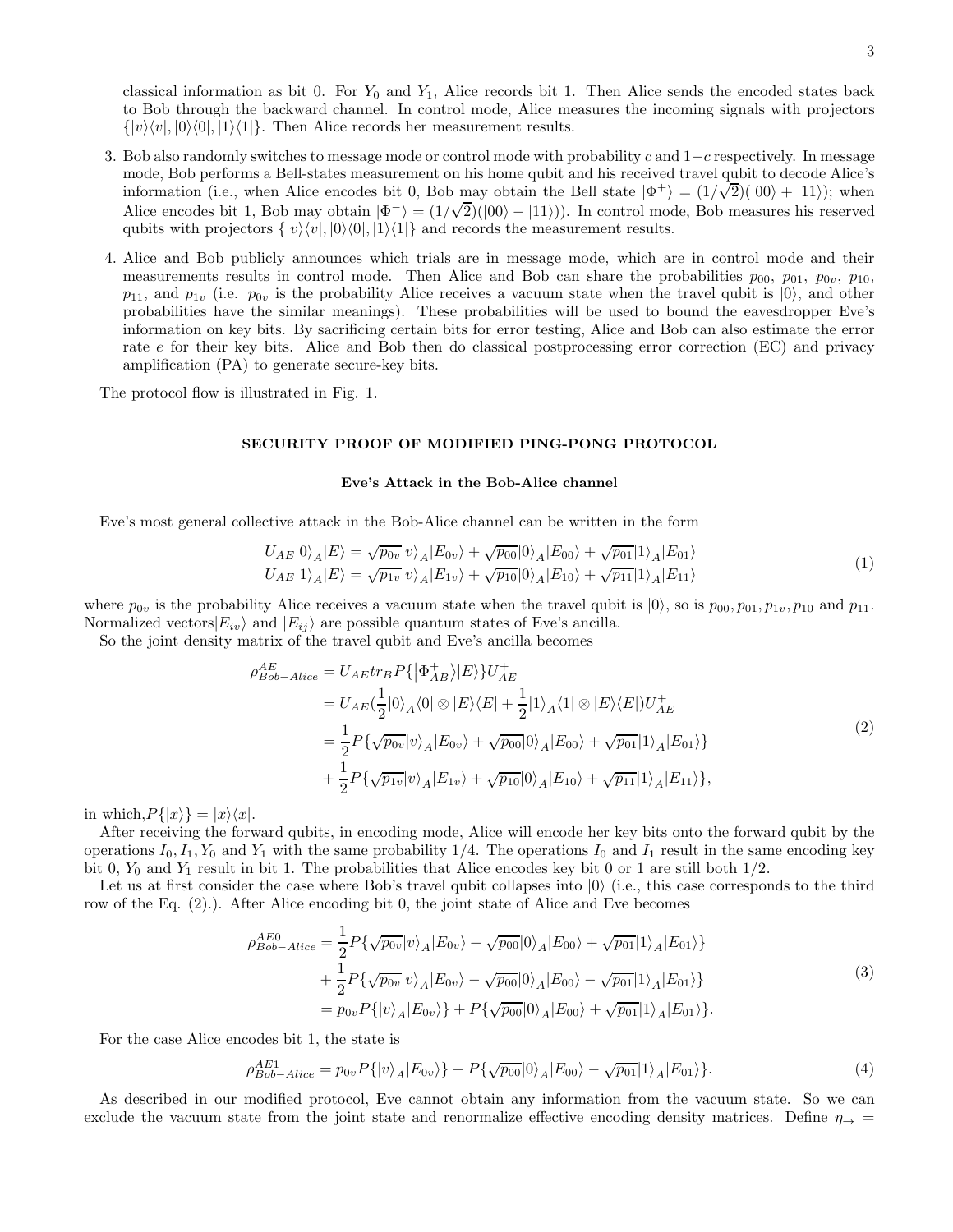4

 $p_{00} + p_{01}$ ,  $p'_{00} = p_{00}/\eta_{\rightarrow}$  and  $p'_{01} = p_{01}/\eta_{\rightarrow}$  (i.e.,  $\eta_{\rightarrow}$  can be understood as the efficiency for the forward channel, and is estimated directly in experiment.), then the effective encoding matrices in the orthogonal basis  $\{|0\rangle_A|E_{00}\rangle, |1\rangle_A|E_{01}\rangle\}$ are given by

$$
\rho^{AB0} = \begin{pmatrix} p'_{00} & \sqrt{p'_{00}p'_{01}} \\ \sqrt{p'_{00}p'_{01}} & p'_{01} \end{pmatrix}, \rho^{AB1} = \begin{pmatrix} p'_{00} & -\sqrt{p'_{00}p'_{01}} \\ -\sqrt{p'_{00}p'_{01}} & p'_{01} \end{pmatrix},
$$
\n(5)

$$
\rho^{AE} = \frac{1}{2} \rho^{A E 0} + \frac{1}{2} \rho^{A E 1}
$$
  
=  $\begin{pmatrix} p'_{00} & 0 \\ 0 & p'_{01} \end{pmatrix}$ . (6)

Since the density matrix we get is already diagonal, our following calculations can be very simple. With system  $AE$ , Eve's Von-Neumann entropies on Alice's key bit  $A'$ , is given by :

$$
S(A'|AE) = S(\rho^{A'AE}) - S(\rho^{AE})
$$
  
=  $S(\frac{1}{2}|0\rangle_{A'}\langle 0| \otimes \rho^{A E 0} + \frac{1}{2}|1\rangle_{A'}\langle 1| \otimes \rho^{A E 1}) - S(\rho^{A E})$   
=  $H(\frac{1}{2}) + \frac{1}{2}S(|0\rangle_{A'}\langle 0| \otimes \rho^{A E 0}) + \frac{1}{2}S(|1\rangle_{A'}\langle 1| \otimes \rho^{A E 1}) - S(\rho^{A E})$   
=  $1 - H(p'_{01}),$  (7)

where  $H$  is the Shannon's binary entropy function.

### Eve's Attack in the Alice-Bob channel

Quantum systems AE on the backward channel can be divided into two events: Bob receives the travel qubit and not. We label these two parts as  $\rho_{received}^{AE}$  and  $\rho_{unreceived}^{AE}$ . As showed in the prior section, the ratio of the two parts are  $\eta_{\leftarrow}$  and  $1 - \eta_{\leftarrow}$  respectively (i.e.,  $\eta_{\leftarrow}$  is the efficiency of backward channel, and can be estimated by Alice and Bob in experiment.). Our goal is to get the lower bound of  $H(A|E)_{received}$  ,which means the conditional entropy of Alice on Eve in the case Bob receives the backward qubits. From definition, we have

$$
S(A'|AE)_{received} = S(\rho_{received}^{A'AE}) - S(\rho_{received}^{AE}),
$$
\n(8)

$$
S(A'|AE)_{unreceived} = S(\rho_{unreceived}^{A'AE}) - S(\rho_{unreceived}^{AE}).
$$
\n(9)

According to the joint entropy theorem, and noticing that the events Bob receives a returning qubit or not are orthogonal, we obtain

$$
S(\rho^{A'AE}) = H(\eta_{\leftarrow}) + \eta_{\leftarrow} S(\rho^{A'AE}_{received}) + (1 - \eta_{\leftarrow}) S(\rho^{A'AE}_{unreceived}) \tag{10}
$$

$$
S(\rho^{AE}) = H(\eta_{\leftarrow}) + \eta_{\leftarrow} S(\rho^{AE}_{received}) + (1 - \eta_{\leftarrow}) S(\rho^{AE}_{unreceived}). \tag{11}
$$

By  $(10)-(11)$ ,

$$
S(A'|AE) = \eta \leftarrow S(A'|AE)_{received} + (1 - \eta \leftarrow)S(A'|AE)_{unreceived}
$$
\n(12)

To obtain the lower bound of  $S(A'|AE)_{received}$ , it is reasonable to assume that Eve has maximal entropy of Alice's key bit  $A'$  in the case Bob doesn't receive the backward qubit. And recall Eq. (7), we get

$$
S(A'|AE)_{received} \ge \frac{\eta_{\leftarrow} - H(p'_{01})}{\eta_{\leftarrow}} = 1 - \frac{H(p'_{01})}{\eta_{\leftarrow}}.
$$
\n(13)

Combined with the case that Bob's travel qubit collapsed into  $|1\rangle$ , Eve's total entropy on Alice is given by:

$$
S(A'|AE)_{received} \ge 1 - \frac{H(p'_{01}) + H(p'_{10})}{2\eta_{\leftarrow}}.
$$
\n(14)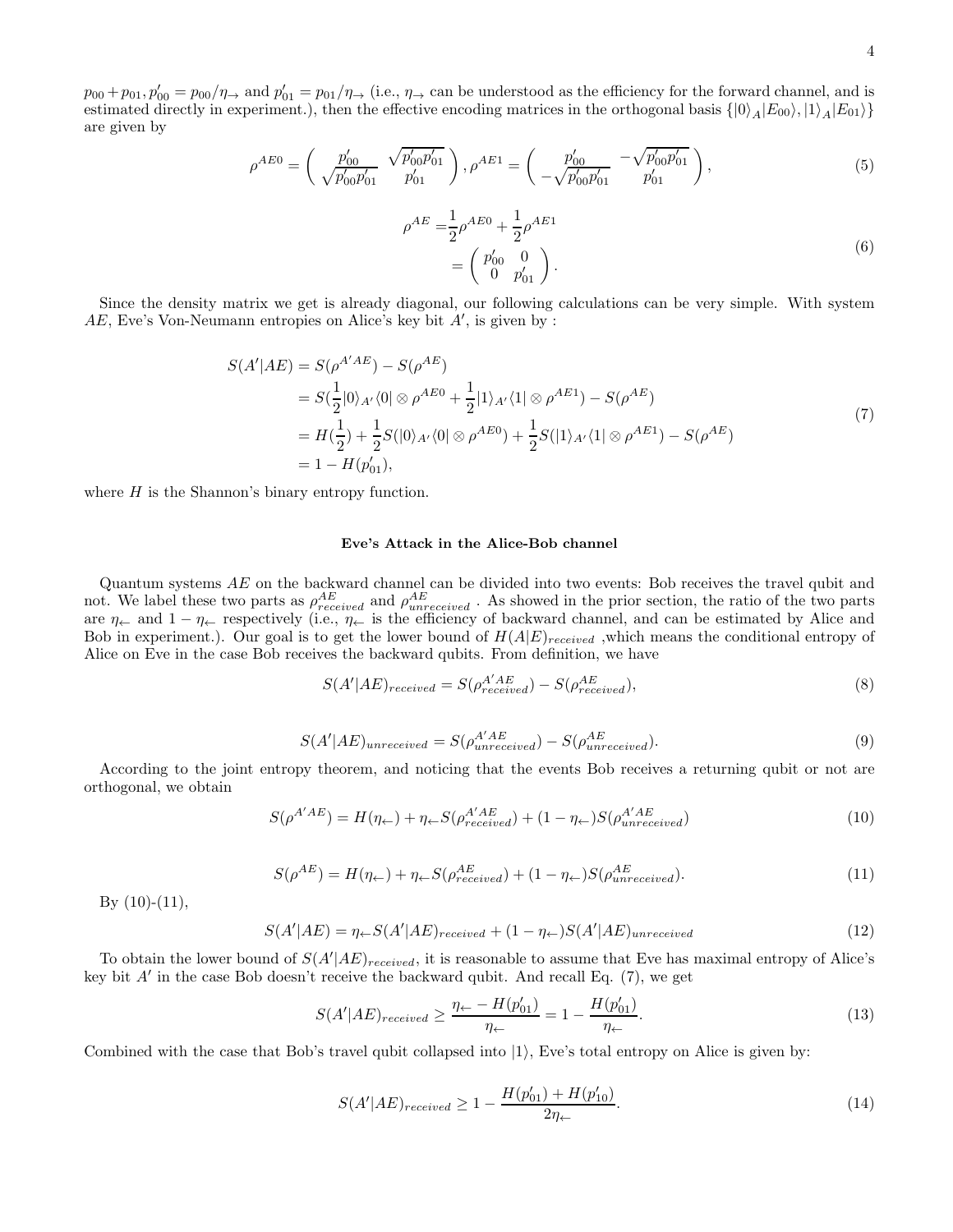### Secure key rate

We assume that the raw key bits are unbiased distributed, which means the error rate Alice encodes 0 or 1 are equal. The error bit e is defined as the probability Alice encodes 0 but the BSM gets  $|\Phi^-\rangle$  or Alice encodes 1 but the BSM gets  $|\Phi^+\rangle$ . By the authenticated communications, Alice and Bob can estimate the error rate e of their raw key bits. Then they will perform error correction and privacy amplification to generate the secure-key bits. The secure-key rate is given by [\[22](#page-5-7)]:

$$
R \ge S(A'|AE)_{received} - S(A'|B) \ge 1 - \frac{H(p'_{01}) + H(p'_{10})}{2\eta_{\leftarrow}} - H(e),\tag{15}
$$

where,  $S(A'|B)$  is the conditional entropy for Bob's key bits to Alice's key bits and equals  $H(e)$  under the unbiased distribution assumption.

We can find the the secure-key rate for this modified PP protocol is very simple. Eve's information on key bits can be just bounded by the error rates for forward channel  $p'_{01}$ ,  $p'_{10}$  and the efficiency of backward channel  $\eta_{\leftarrow}$ . The physics behind our proof is that our operation  $I_0$ ,  $I_1$ ,  $Y_0$ , and  $Y_1$  will introduce a phase randomization to Eve's accessed system  $AE$ . This phase randomization will lead to the decoherence of system  $AE$  and limit the information that can be gained by Eve.

## SIMULATION

To estimate the performance of our protocol, numerical simulation is given. In this simulation, we use the polarization state of photon transmitted in optical fiber to realize the coding system. On Bob's side, the home qubit is assumed to transmit in a round channel whose the efficiency is the same as the Bob-Alice-Bob channel for simplicity. We use off-the-shelf experimental parameters to establish the simulation, e.g., optical fiber is of an attenuation of 0.20  $dB/km$ , detection efficiency is  $\eta_d = 10\%$  and its dark count rate is  $p_d = 10^{-5}$ . Besides, we consider a misalignment of detector as  $d_e = 1\%$ ,  $\eta_{\rightarrow}$  and  $\eta_{\leftarrow}$  in the key rate generation formula just equal the transmission efficiency of the corresponding optical fiber  $\eta$ . All the polarization error corresponding to  $p'_{01}$  comes from dark count of single photon detector, so  $p'_{01} = \frac{\eta \eta_d d_e + (1 - \eta \eta_d)p_d}{\eta \eta_d + 2(1 - \eta \eta_d)p_d}$  $p'_{01} = \frac{\eta \eta_d u_e + (1-\eta \eta_d)p_d}{\eta \eta_d + 2(1-\eta \eta_d)p_d}$ . For the error rate between Alice and Bob, it only comes from dark count as  $e = \frac{(1-\eta^2)\eta^2 \eta_d p_d}{n^4 n^2 + 2(1-n^2)n^2}$  $\frac{(1-\eta^2)\eta^2\eta_d p_d}{\eta^4\eta_d^2+2(1-\eta^2)\eta^2\eta_d p_d}$ . The overall secure-key generation rate is thus  $R = \eta^4(1 - \frac{H(p'_{01}) + H(p'_{10})}{2\eta} - H(e))$  per trial. The simulation is shown in Fig. [2.](#page-6-0) This result show that the modified PP protocol can distribute secure-key bits for distant peers around 50 km.

# DISCUSSION AND CONCLUSION

Two-way deterministic QKD protocols, including PP protocol, do not require basis choices. Thus every encoded bit is used for final key generation. Besides, it has been proved some two-way deterministic QKD protocols are secure against detector-side-channel attacks on the backward channel[\[23\]](#page-5-8). These advantages make such type protocols potentially useful.

The security of PP protocol when channel loss and noise are presented has been an open problem for a long time. To overcome this problem, we add a simple and experimentally feasible modification to the original PP protocol. Quite interestingly, our modification only leads to a trivial overall to the system of Alice and Bob, but can introduce a phase randomization for Eve's system. With the effects of this phase randomization, we prove the security of this modified PP protocol when the noisy and lossy channel is taken into account. Simulation results show that our protocol is practical. And we also hope that our modification on PP protocol can shed lights on other two-way QKD protocols.

<span id="page-4-0"></span><sup>[1]</sup> Bennett, C. H., & Brassard, G. Quantum Cryptography: Public Key Distribution and Coin Tossing. *IEEE International Conference on Computers, Systems, and Signal Processing* 175-179(IEEE Press,NewYork,1984).

<span id="page-4-1"></span><sup>[2]</sup> Gisin, N., Ribordy, G., Tittle, W. & Zbinden, H. Quantum Cryptography. *Rev. Mod. Phys* 74, 145-195 (2002).

<span id="page-4-2"></span><sup>[3]</sup> Boström, K. & Felbinger, T. Deterministic Secure Direct Communication Using Entanglement. *Phys. Rev. Lett.* 89, 187902 (2002).

<sup>[4]</sup> Cai,Q.& Li, B. Improving the capacity of the Boström-Felbinger protocol. *Phys. Rev. A* 69, 054301 (2004).

<sup>[5]</sup> Cai,Q.& Li, B. Deterministic secure communication without using entanglemen. *Chin. Phys. Lett.* 21, 601 (2004).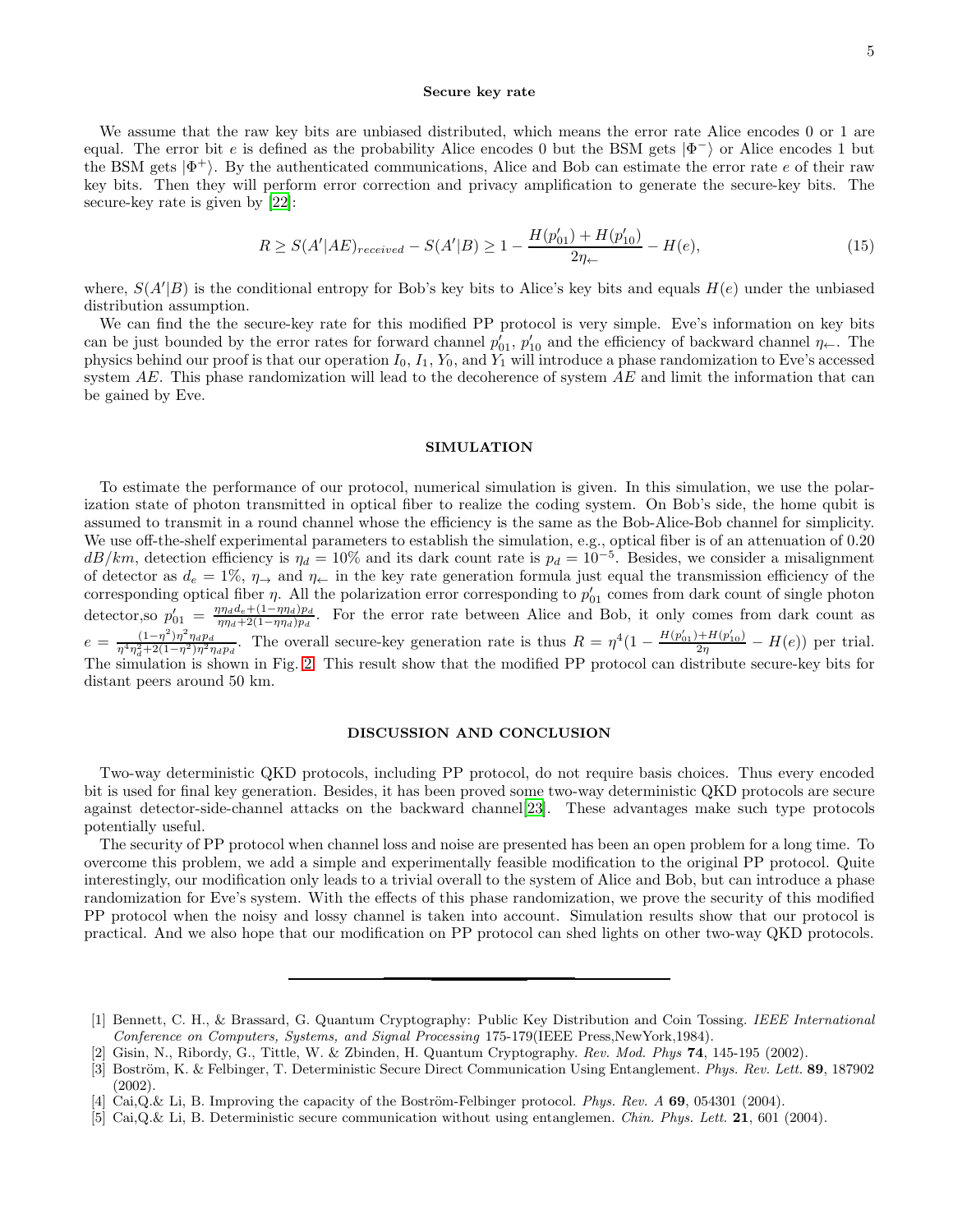- <span id="page-5-2"></span>[6] Lucamarini M. & Mancini, S. Secure Deterministic Communication without Entanglement. *Phys. Rev. Lett.* 94, 140501 (2005).
- <span id="page-5-0"></span>[7] Noh, T.-G. Counterfactual Quantum Cryptography *Phys. Rev. Lett.* 103, 230501 (2009).
- <span id="page-5-1"></span>[8] Ostermeyer M. & Walenta, N. On the implementation of a deterministic secure coding protocol using polarization entangled photons. *Optics Communications* 281, 4540 (2008).
- [9] Abdul Khir, M. F., Mohd Zain M. N., Bahari I., Suryadi & Shaari S., Implementation of two way Quantum Key Distribution protocol with decoy state. *Optics Communications* 285, 842 (2012).
- [10] Ren M., Wu G., Wu E, Zeng H.P. Experimental demonstration of counterfactual quantum key distribution. *Laser Physics* 21, 755-760.
- [11] Giorgio Brida *et al.* Experimental realization of Counterfactual Quantum Cryptography. *Laser Phys. Lett.* 3, pp 247 (2012).
- [12] Liu, Y. *et al.* Experimental Demonstration of Counterfactual Quantum Communication. *Phys. Rev. Lett.* 109, 030501  $(2012)$ .
- <span id="page-5-3"></span>[13] Lu, H., Fung, C.-H. F., Ma, X. & Cai, Q. Unconditional security proof of a deterministic quantum key distribution with a two-way quantum channel. *Physical Review A* 84, 042344 (2011).
- [14] Fung, C.-H. F., Ma, X., Chau, H. F. & Cai, Q. Quantum key distribution with delayed privacy amplification and its application to the security proof of a two-way deterministic protocol. *Physical Review A* 85, 032308 (2012).
- <span id="page-5-4"></span>[15] Beaudry, N. J., Lucamarini, M., Mancini, S. & Renner, R. Security of two-way quantum key distribution. *Physical Review A* 88,062302 (2013).
- [16] Yin, Z.Q., Li, H.W., Chen, W., Han, Z.F. & Guo, G.-C. Security of counterfactual quantum cryptography. *Physical Review A* 82, 042335 (2010).
- [17] Yin, Z.Q. *et al.* Counterfactual quantum cryptography based on weak coherent states. *Physical Review A* 86, 022313 (2012).
- <span id="page-5-5"></span>[18] Cai, Q. The "Ping-Pong" Protocol Can Be Attacked without Eavesdropping. *Physical Review Letters* 91,109801 (2003).
- [19] W´ojcik A. Eavesdropping on the "Ping-Pong" Quantum Communication Protocol. *Physical Review Letters* 90,157901 (2003).
- [20] Zhang, Z., Man, Z. & Li, Y. Improving W´ojciks eavesdropping attack on the ping-pong protocol. *Physics Letters A* 333, 46 (2004).
- <span id="page-5-6"></span>[21] Boström, K. & Felbinger, T. On the security of the ping-pong protocol. *Physics Letters A* 372, 22 (2008).
- <span id="page-5-7"></span>[22] Devetak, I. & Winter, A. Distillation of secret key and entanglement from quantum states. *Proc. R. Soc. Lond. A* 461 207 (2005).
- <span id="page-5-8"></span>[23] Lu, H., Fung, C.-H. F. & Cai, Q. Two-way deterministic quantum key distribution against detector-side-channel attacks. *Physical Review A* 88,044302 (2013).

### ACKNOWLEDGMENTS

This work was supported by the National Basic Research Program of China (Grants No. 2011CBA00200 and No. 2011CB921200), National Natural Science Foundation of China (Grants No. 61101137 and No. 61201239).

## AUTHOR CONTRIBUTIONS

For this publication, Z.Y. proposed the protocol. Y.H. did the analysis. H.L. wrote the main manuscript and S.W. prepared figures 1-2. W.C., Z.H. and G.G. provided essential comments to the manuscript. All authors reviewed the manuscript. The first two authors contributed equally in this letter.

### ADDITIONAL INFORMATION

Competing financial interests: The authors declare no competing financial interests.